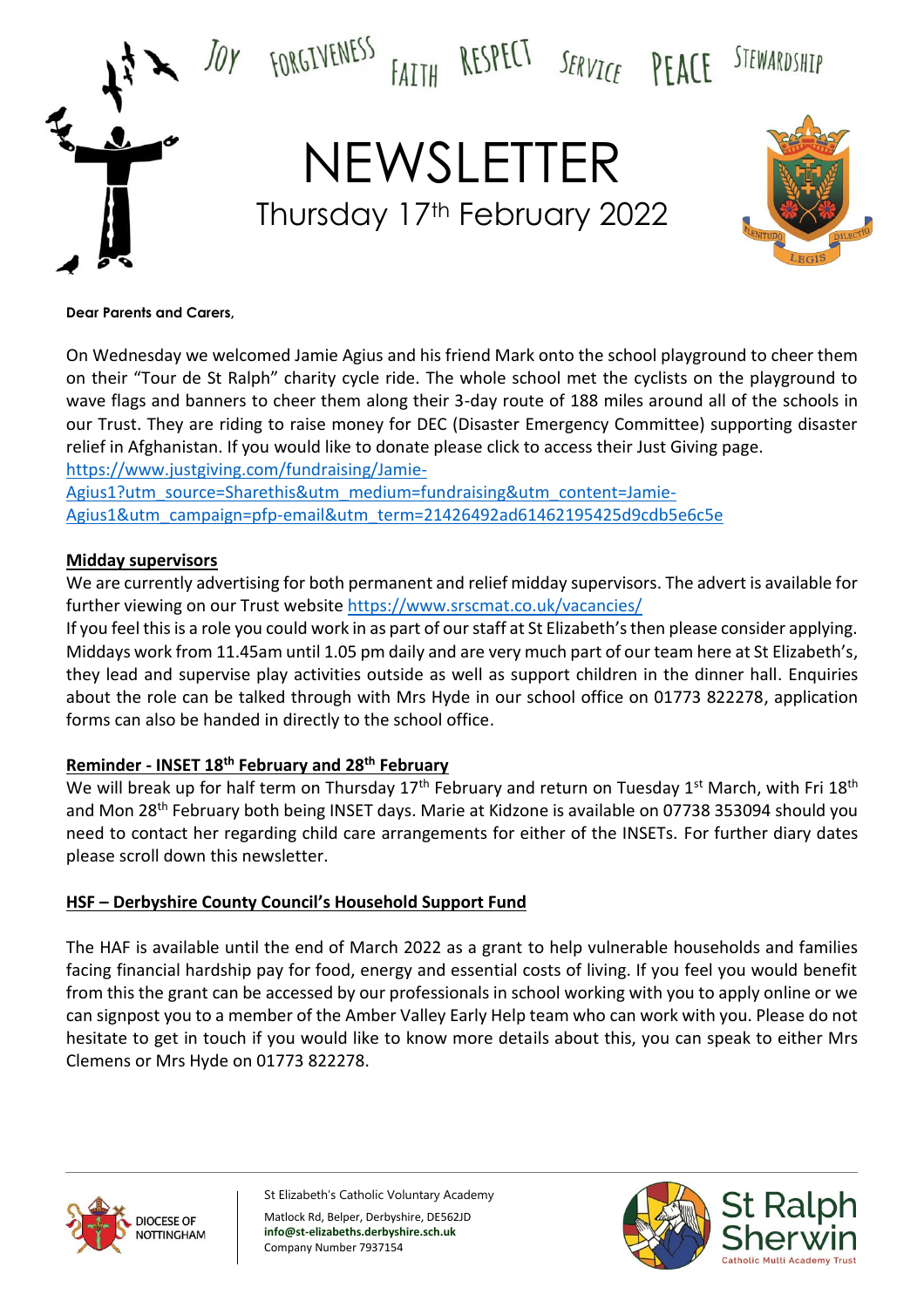## **Parent online safety website**

The National Crime Agency's CEOP Education team aim to help protect children and young people from online child sexual abuse. They do this through the CEOP Education Programme which provides training, resources and information for children and young people, their families and those who work with them. Please use the link below to explore their website for more information and support.

[https://www.thinkuknow.co.uk/](https://linkprotect.cudasvc.com/url?a=https%3a%2f%2fwww.thinkuknow.co.uk%2f&c=E,1,6II01rNKoJcaem-D8iLxonOym4SoVrA7nfZHsXZBSShft46A5TooGOLNrMmk7wc0ApRHy66pKxp8rTcmX5WD5Fj_5m0xPRSXY96k1lixenyq1rU0lGymD5bhgycf&typo=1) - CEOP online safety

# **Diary Dates**

**1st March** is our Mardi Gras celebration for Shrove Tuesday – everyone will be dressing in yellow, green or purple for this celebration before Lent, the school canteen will be serving pancakes with a selection of fruit toppings for dessert. (please refer to letter in previous email for more details about this day).

Ash Wednesday Mass will be celebrated in school on 2<sup>nd</sup> March at 9.30am in the school hall with Fr Michael, KS2 children will be present, our chaplaincy team will be distributing the ashes, this event is also open to parents and parish.

World Book Day at St Elizabeth's is being celebrated on **4 th March** the theme this year is bedtime stories – so please allow your child to wear their warm pjs, onesies etc and bring their favourite bedtime story book to share in class.

Don't forget to scroll down to see the most up to date events taking place in our school community, the calendar of events gets edited and up-dated regularly so please refer to our latest edition.

God bless, Mrs Clemens.

#### Thursday 17<sup>th</sup> February **Exercise Setup** Break up for half term **All pupils Friday 18th February INSET School closed to all pupils Monday 21st -Friday 25th February Half Term School closed to all pupils Monday 28th February INSET School closed to all pupils** Tuesday 1st March Return to school All pupils Wednesday  $2^{nd}$  March  $\vert$  9.30am Ash Wednesday Mass for KS2  $\vert$  KS2 pupils and Parish invited into school Friday 4<sup>th</sup> March **Celebration of World Book Day** All pupils Tuesday 8<sup>th</sup> March 1945 | Y6 parent/carer SATs meeting 3.40pm in Y6 classroom Parents and carers of children in Y6 14th-18th March **STEM week** All pupils and the STEM week and All pupils Tuesday 15<sup>th</sup> March **EXFS Parent Consultation Evening via** School Cloud EYFS pupils only Wednesday 16<sup>th</sup> March | Parent Consultation Evening via School Cloud All pupils Thursday 16th March Parent Consultation Evening via School Cloud All pupils – except EYFS Friday 18<sup>th</sup> March **National Contract Contract Prior** Y5 class liturgy with Fr Michael Prior Y5 pupils





St Elizabeth's Catholic Voluntary Academy Matlock Rd, Belper, Derbyshire, DE562JD **info@st-elizabeths.derbyshire.sch.uk** Company Number 7937154